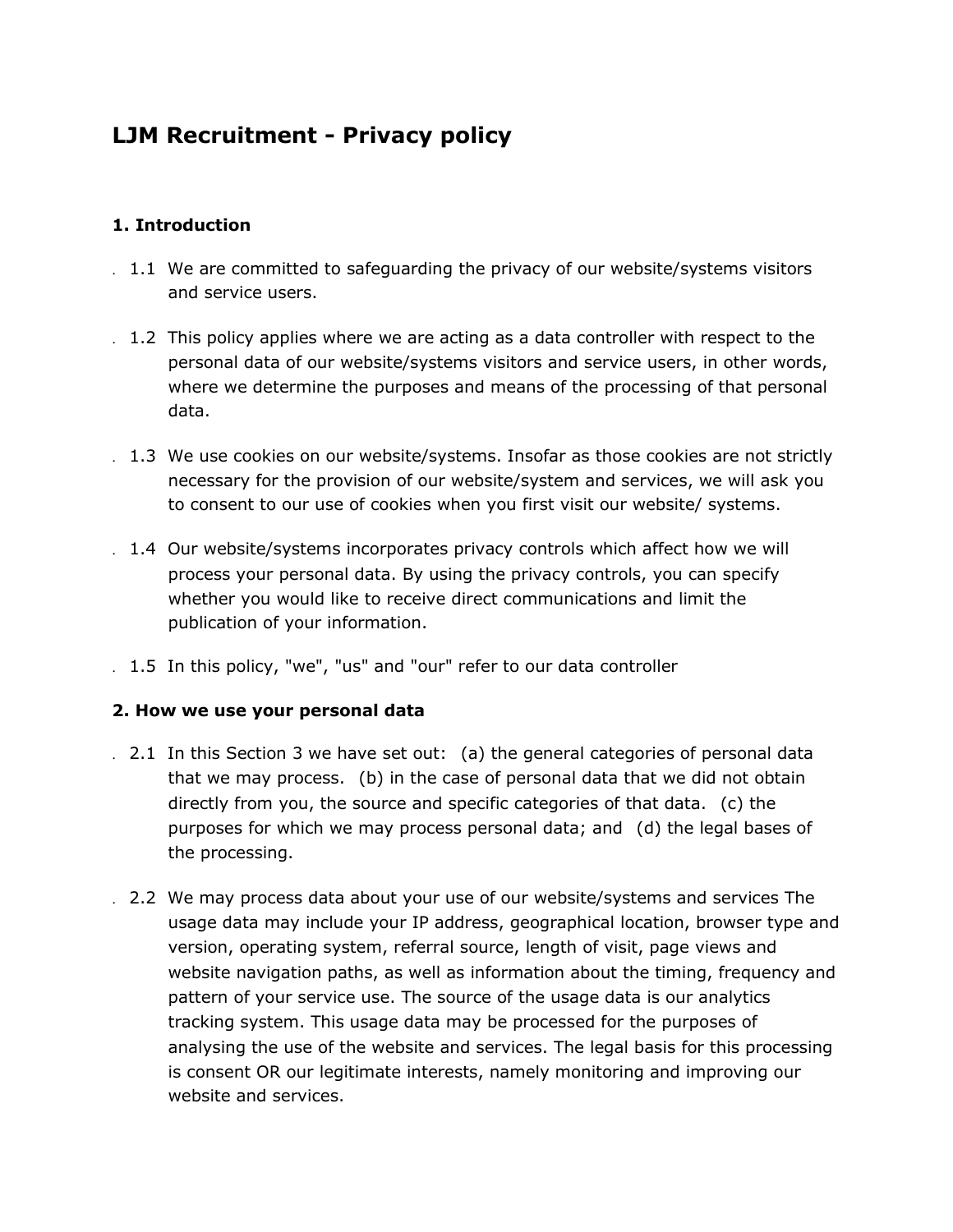. 2.3 We may process your account data. The account data may include your name and email address and personal information. The account data may be processed for the purposes of operating our website/systems, providing our services, ensuring the security of our website/systems and services, maintaining back-ups of our databases and communicating with you.

The legal basis for this processing is consent OR our legitimate interests, namely the proper administration of our website/systems and business.

- . 2.4 We may process your information included in your personal profile on our website/system. The profile data may include your name, address, telephone number, email address, profile pictures, gender, date of birth, relationship status, interests and hobbies, educational details, banking information and employment details. The profile data may be processed for the purposes of enabling and monitoring your use of our website/systems and services. The legal basis for this processing is consent OR our legitimate interests, namely the proper administration of our website/systems and business OR the performance of a contract between you and us and/or taking steps, at you request, to enter into such a contract.
- . 2.5 We may process your personal data that are provided in the course of the use of our services. The service data may be processed for the purposes of operating our website/systems, providing our services, ensuring the security of our website/systems and services, maintaining back-ups of our databases and communicating with you. The legal basis for this processing is consent OR our legitimate interests, namely the proper administration of our website/ systems and business.
- . 2.6 We may process information that you post for publication on our website/ systems or through our services. The publication data may be processed for the purposes of enabling such publication and administering our website/ systems and services. The legal basis for this processing is consent OR our legitimate interests, namely the proper administration of our website/systems and business OR the performance of a contract between you and us and/or taking steps, at your request.
- . 2.7 We may process information contained in any enquiry you submit to us regarding goods and/or services. The enquiry data may be processed for the purposes of offering, marketing and selling relevant goods and/or services to you. The legal basis for this processing is consent.
- . 2.8 We may process information relating to our customer relationships, including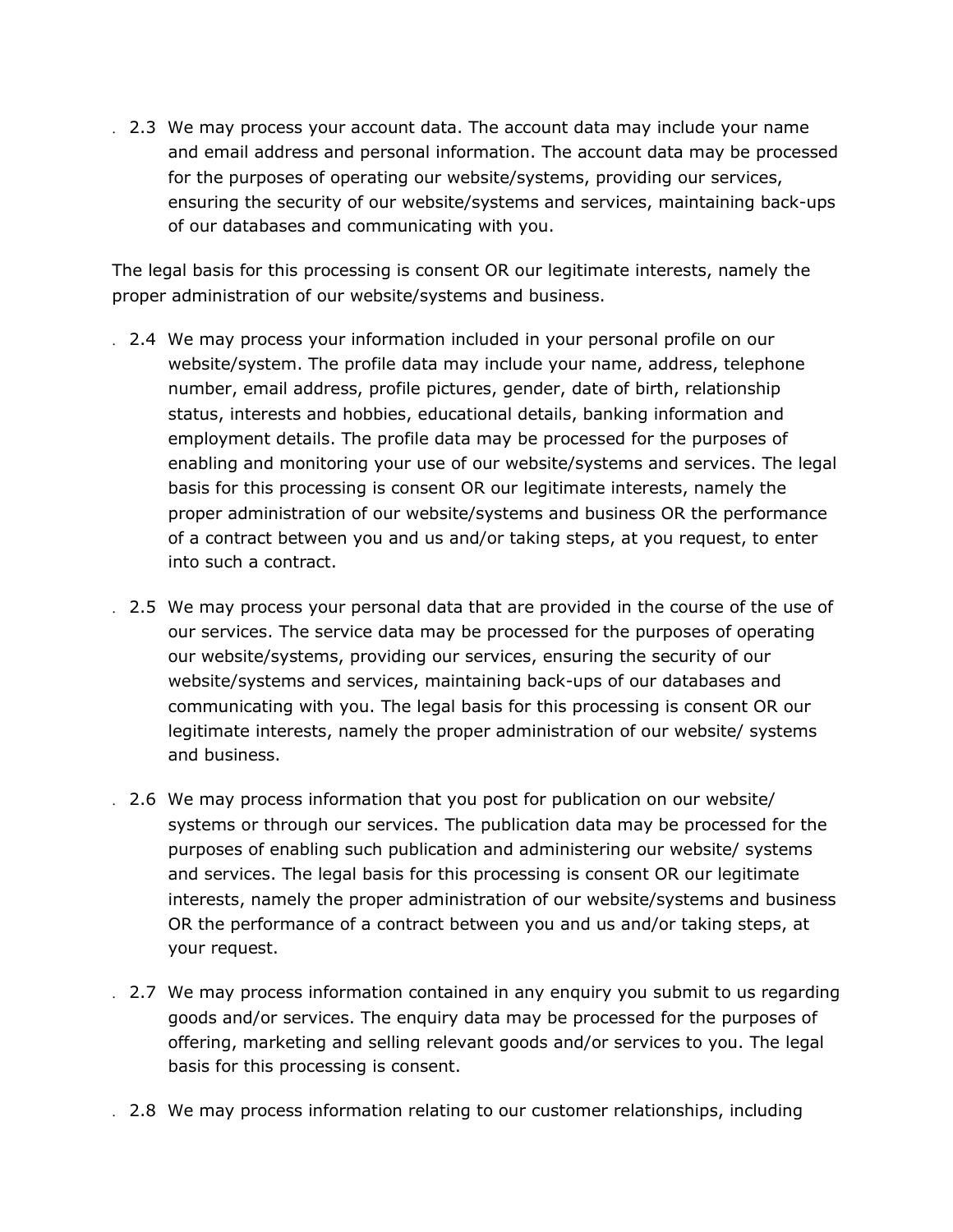customer contact information. The customer relationship data may include your name, your employer, your job title or role, your contact details, and information contained in communications between us and you or your employer. The source of the customer relationship data is you or your employer. The customer relationship data may be processed for the purposes of managing our relationships with customers, communicating with customers, keeping records of those communications and promoting our products and services to customers. The legal basis for this processing is consent OR our legitimate interests, namely the proper management of our customer relationships.

- . 2.10 We may process information that you provide to us for the purpose of subscribing to our email notifications and/or newsletters. The notification data may be processed for the purposes of sending you the relevant notifications and/or newsletters. The legal basis for this processing is consent OR the performance of a contract between you and us and/or taking steps, at your request, to enter into such a contract.
- . 2.11 We may process information contained in or relating to any communication that you send to us. The correspondence data may include the communication content and metadata associated with the communication. Our website/system will generate the metadata associated with communications made using the website contact forms. The correspondence data may be processed for the purposes of communicating with you and record-keeping. The legal basis for this processing is our legitimate interests, namely the proper administration of our website and business and communications with users.
- . 2.12 We may process *identify general category of data*. This data may include *list specific items of data*. The legal basis for this processing is consent OR our legitimate interests, OR the performance of a contract between you and us and/or taking steps, at your request, to enter into such a contract.
- . 2.13 We may process any of your personal data identified in this policy where necessary for the establishment, exercise or defence of legal claims, whether in court proceedings or in an administrative or out-of-court procedure. The legal basis for this processing is our legitimate interests, namely the protection and assertion of our legal rights, your legal rights and the legal rights of others.
- . 2.14 We may process any of your personal data identified in this policy where necessary for the purposes of obtaining or maintaining insurance coverage, managing risks, or obtaining professional advice. The legal basis for this processing is our legitimate interests, namely the proper protection of our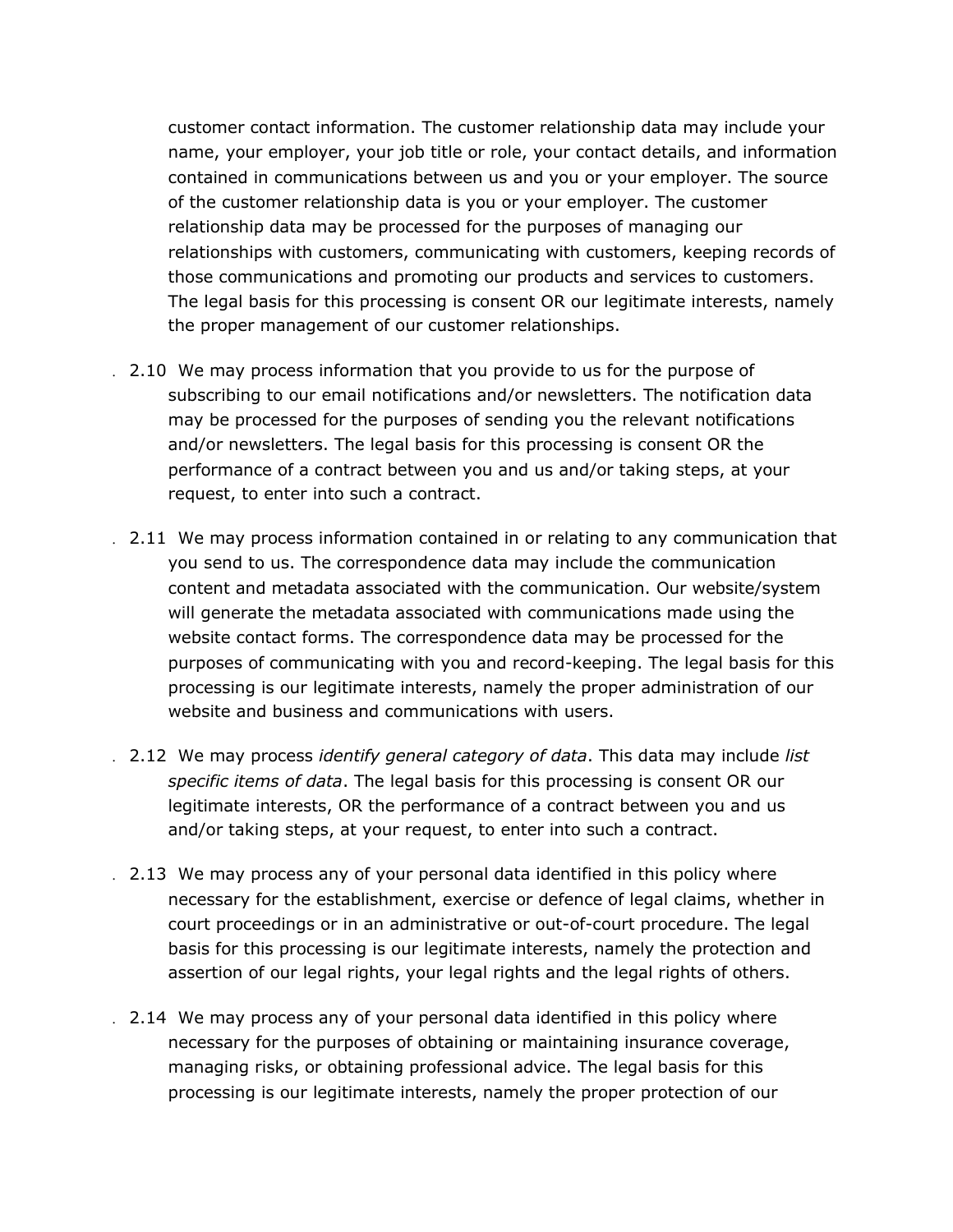business against risks.

- . 2.15 In addition to the specific purposes for which we may process your personal data, we may also process any of your personal data where such processing is necessary for compliance with a legal obligation to which we are subject, or in order to protect your vital interests or the vital interests of another natural person.
- . 2.16 Please do not supply any other person's personal data to us, unless we prompt you to do so.

# **3. Providing your personal data to others**

- . 3.1 We may disclose your personal data to our insurers and/or professional advisers insofar as reasonably necessary for the purposes of obtaining or maintaining insurance coverage, managing risks, obtaining professional advice, or the establishment, exercise or defence of legal claims, whether in court proceedings or in an administrative or out-of-court procedure.
- . 3.2 We may disclose your enquiry data to one or more of those selected third party suppliers of goods and services identified on our website/systems for the purpose of enabling them to contact you so that they can offer, market and sell to you relevant goods and/or services. Each such third party will act as a data controller in relation to the enquiry data that we supply to it; and upon contacting you, each such third party will supply to you a copy of its own privacy policy, which will govern that third party's use of your personal data.
- . 3.3 In addition to the specific disclosures of personal data, we may disclose your personal data where such disclosure is necessary for compliance with a legal obligation to which we are subject, or in order to protect your vital interests or the vital interests of another natural person. We may also disclose your personal data where such disclosure is necessary for the establishment, exercise or defence of legal claims, whether in court proceedings or in an administrative or out-of-court procedure.

# **4. Retaining and deleting personal data**

. 4.1 This Section 6 sets out our data retention policies and procedure, which are designed to help ensure that we comply with our legal obligations in relation to the retention and deletion of personal data.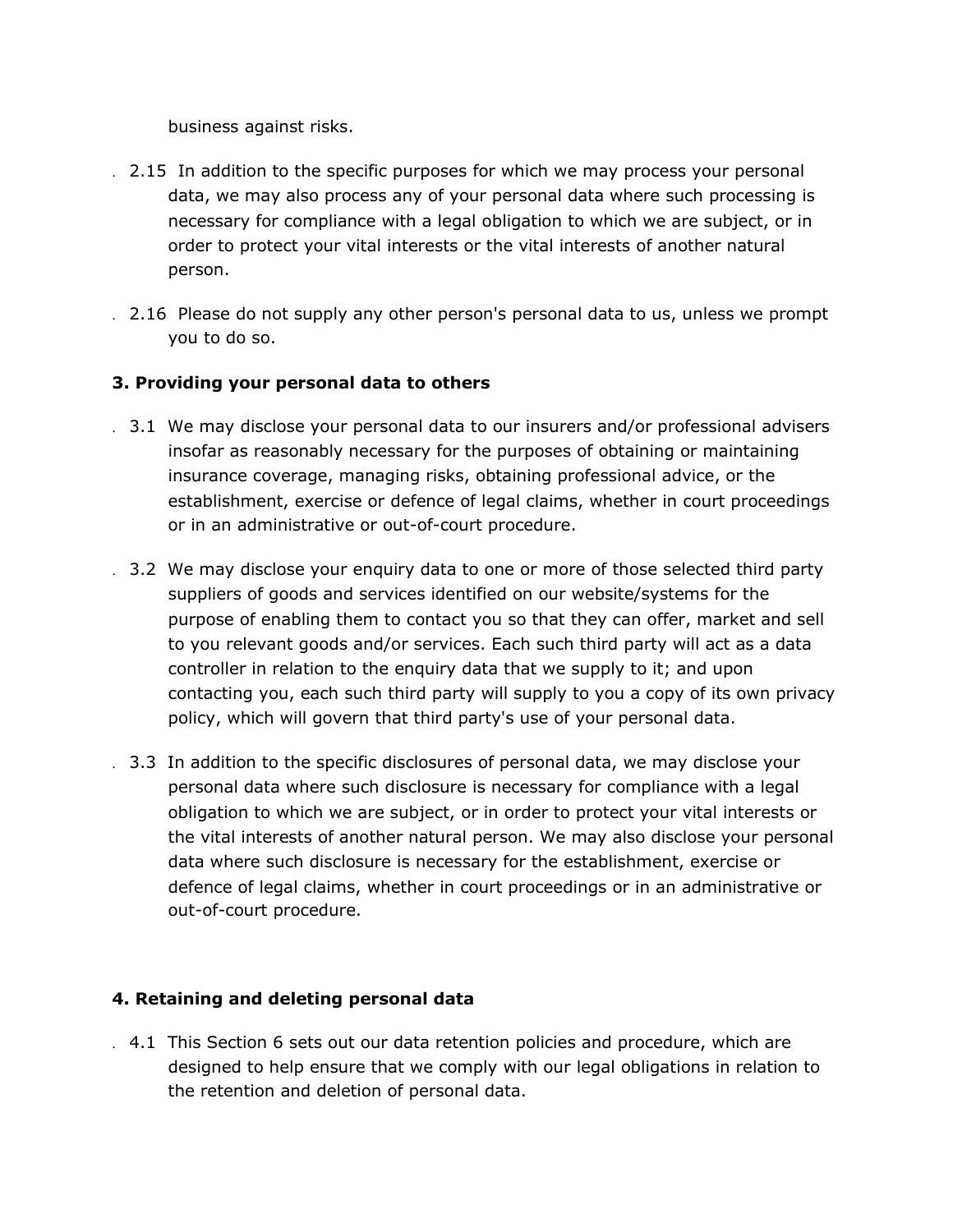- . 4.2 Personal data that we process for any purpose or purposes shall not be kept for longer than is necessary for that purpose or those purposes.
- . 4.3 We will retain your personal data as follows:
- (a) will be retained for a minimum period of *10 years*.

4.4 Notwithstanding the other provisions of this Section 6, we may retain your personal data where such retention is necessary for compliance with a legal obligation to which we are subject, or in order to protect your vital interests or the vital interests of another natural person.

#### **5. Amendments**

- . 5.1 We may update this policy from time to time by publishing a new version on our website/systems.
- . 5.2 You should check this page occasionally to ensure you are happy with any changes to this policy.
- . 5.3 We may OR will notify you of changes OR significant changes to this policy by email or through the private messaging system on our website/systems.

#### **6. Your rights**

- . 6.1 In this Section 8, we have summarised the rights that you have under data protection law. Some of the rights are complex, and not all of the details have been included in our summaries. Accordingly, you should read the relevant laws and guidance from the regulatory authorities for a full explanation of these rights.
- . 6.2 Your principal rights under data protection law are:
- (a) the right to access;
- . (b) the right to rectification;
- . (c) the right to erasure;
- . (d) the right to restrict processing;
- . (e) the right to object to processing;
- . (f) the right to data portability;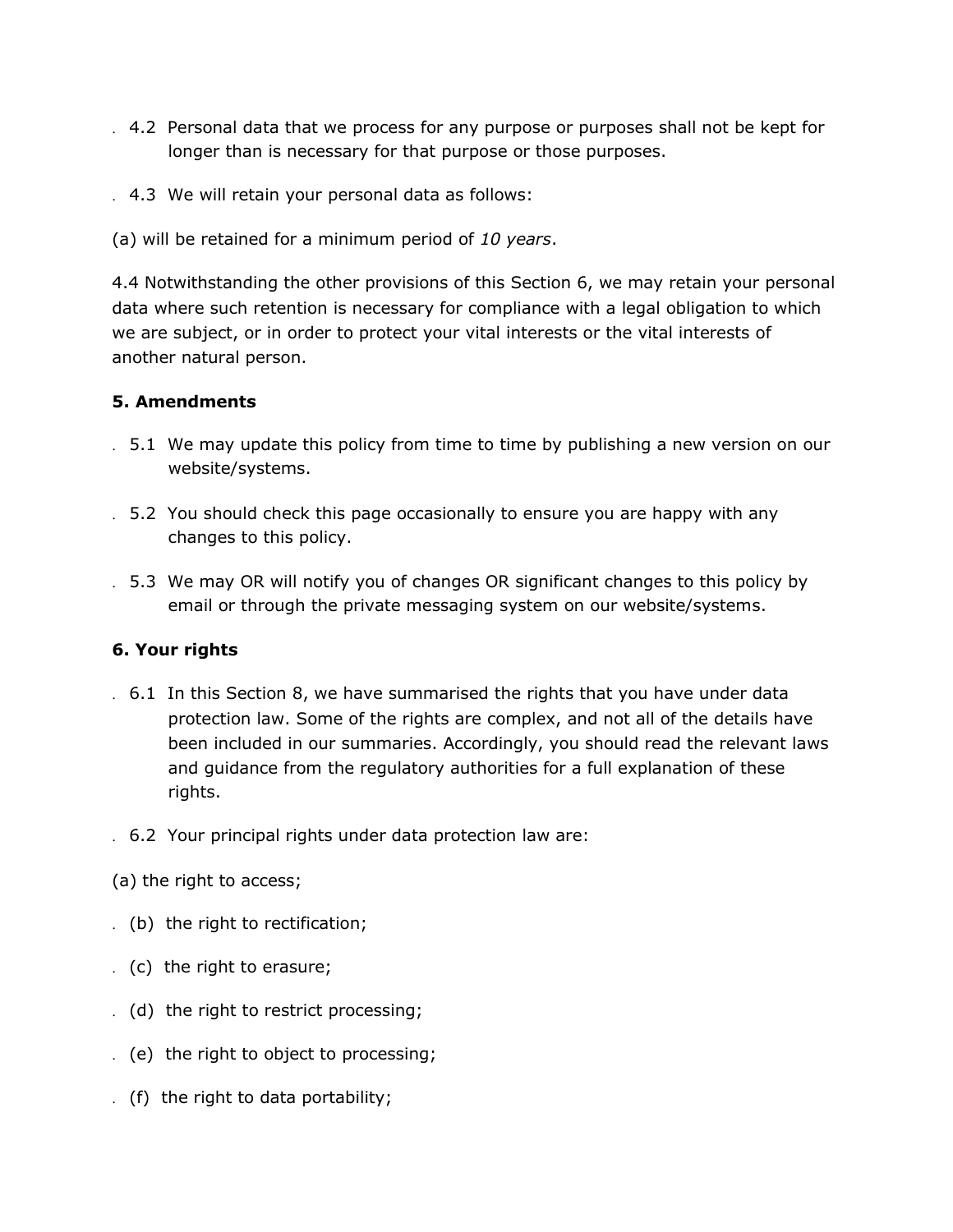- . (g) the right to complain to a supervisory authority; and
- . (h) the right to withdraw consent.
- . 6.3 You have the right to confirmation as to whether or not we process your personal data and, where we do, access to the personal data, together with certain additional information. That additional information includes details of the purposes of the processing, the categories of personal data concerned and the recipients of the personal data.
- . 6.4 You have the right to have any inaccurate personal data about you rectified and, taking into account the purposes of the processing, to have any incomplete personal data about you completed.
- . 6.5 In some circumstances you have the right to the erasure of your personal data without undue delay. Those circumstances include: [the personal data are no longer necessary in relation to the purposes for which they were collected or otherwise processed; you withdraw consent to consent-based processing; you object to the processing under certain rules of applicable data protection law; the processing is for direct marketing purposes; and the personal data have been unlawfully processed]. However, there are exclusions of the right to erasure. The general exclusions include where processing is necessary: [for exercising the right of freedom of expression and information; for compliance with a legal obligation; or for the establishment, exercise or defence of legal claims].
- . 6.6 In some circumstances you have the right to restrict the processing of your personal data. Those circumstances are: you contest the accuracy of the personal data; processing is unlawful but you oppose erasure; we no longer need the personal data for the purposes of our processing, but you require personal data for the establishment, exercise or defence of legal claims; and you have objected to processing, pending the verification of that objection. Where processing has been restricted on this basis, we may continue to store your personal data. However, we will only otherwise process it: with your consent; for the establishment, exercise or defence of legal claims; for the protection of the rights of another natural or legal person; or for reasons of important public interest.
- . 6.7 You have the right to object to our processing of your personal data on grounds relating to your particular situation, but only to the extent that the legal basis for the processing is that the processing is necessary for: the performance of a task carried out in the public interest or in the exercise of any official authority vested in us; or the purposes of the legitimate interests pursued by us or by a third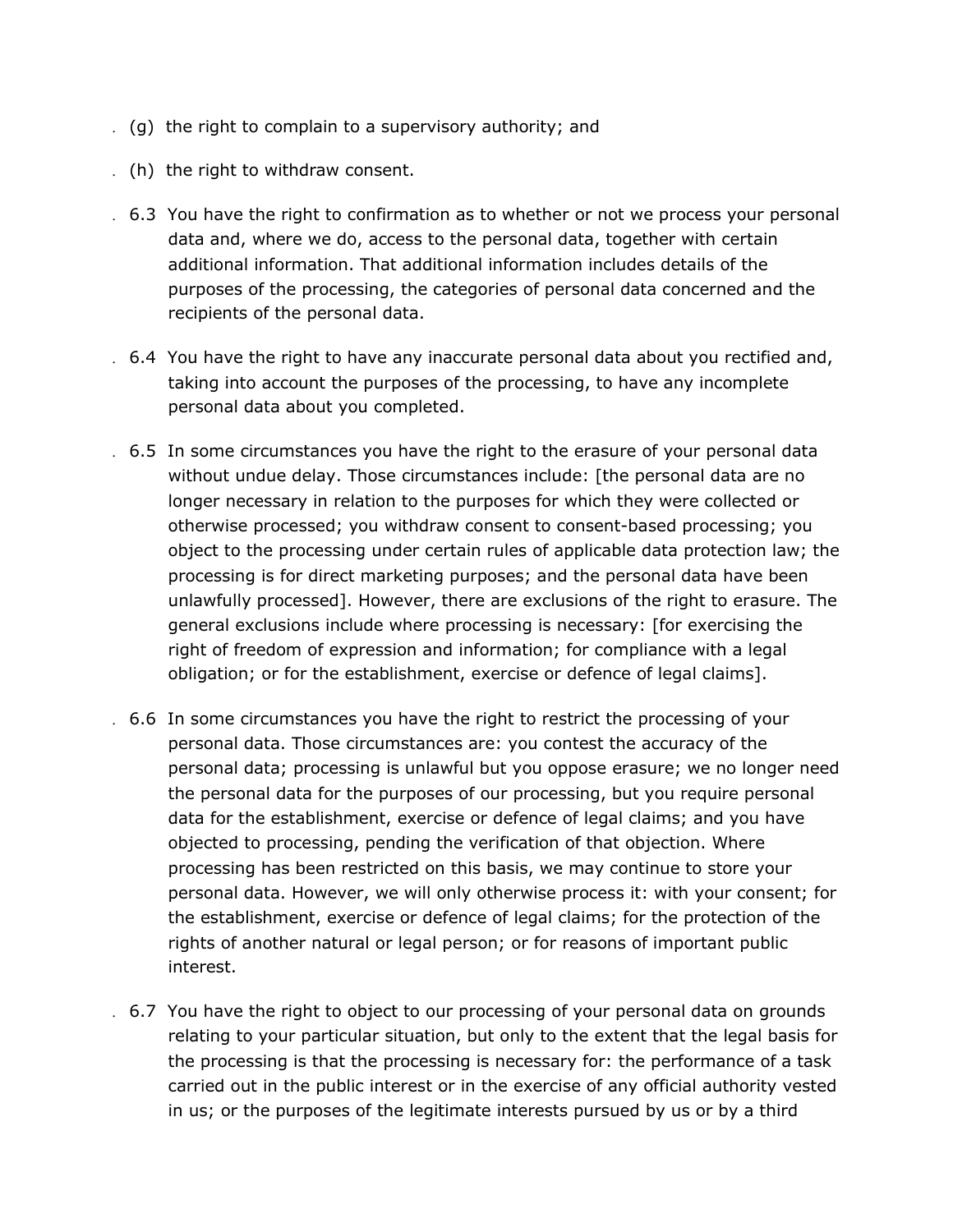party. If you make such an objection, we will cease to process the personal information unless we can demonstrate compelling legitimate grounds for the processing which override your interests, rights and freedoms, or the processing is for the establishment, exercise or defence of legal claims.

- . 6.8 You have the right to object to our processing of your personal data for direct marketing purposes (including profiling for direct marketing purposes). If you make such an objection, we will cease to process your personal data for this purpose.
- . 6.9 You have the right to object to our processing of your personal data for scientific or historical research purposes or statistical purposes on grounds relating to your particular situation, unless the processing is necessary for the performance of a task carried out for reasons of public interest.
- . 6.10 To the extent that the legal basis for our processing of your personal data is:
	- . (a) consent; or
	- . (b) that the processing is necessary for the performance of a contract to which you are party or in order to take steps at your request prior to entering into a contract, and such processing is carried out by automated means, you have the right to receive your personal data from us in a structured, commonly used and machine-readable format. However, this right does not apply where it would adversely affect the rights and freedoms of others.
- . 6.11 If you consider that our processing of your personal information infringes data protection laws, you have a legal right to lodge a complaint with a supervisory authority responsible for data protection. You may do so in the EU member state of your habitual residence, your place of work or the place of the alleged infringement.
- . 6.12 To the extent that the legal basis for our processing of your personal information is consent, you have the right to withdraw that consent at any time. Withdrawal will not affect the lawfulness of processing before the withdrawal.
- . 6.13 You may exercise any of your rights in relation to your personal data by written notice to us or opting out of any website/systems in addition to the other methods.

# **7. About cookies**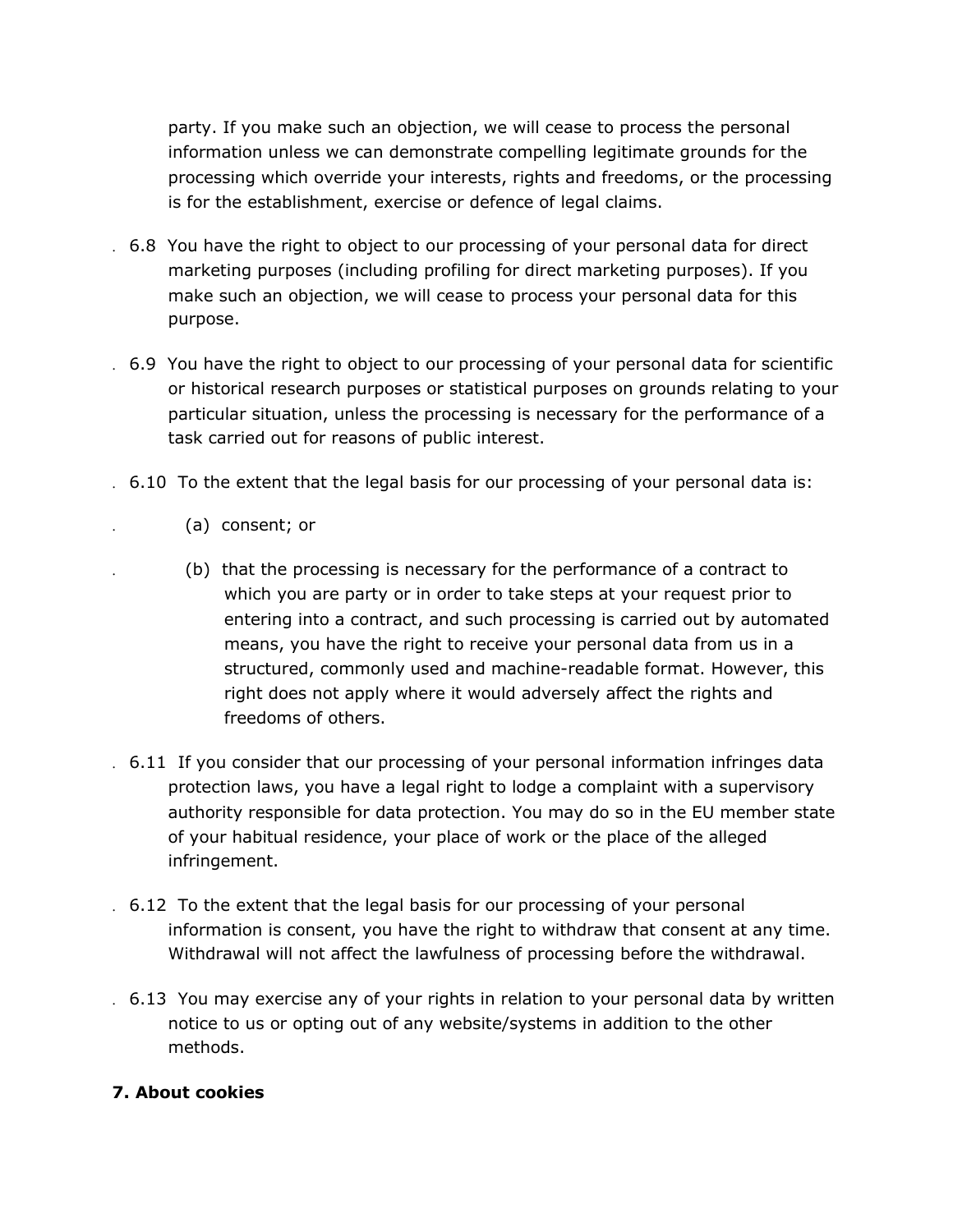- . 7.1 A cookie is a file containing an identifier (a string of letters and numbers) that is sent by a web server to a web browser and is stored by the browser. The identifier is then sent back to the server each time the browser requests a page from the server.
- . 7.2 Cookies may be either "persistent" cookies or "session" cookies: a persistent cookie will be stored by a web browser and will remain valid until its set expiry date, unless deleted by the user before the expiry date; a session cookie, on the other hand, will expire at the end of the user session, when the web browser is closed.

7.3 Cookies do not typically contain any information that personally identifies a user, but personal information that we store about you may be linked to the information stored in and obtained from cookies.

## **8. Cookies that we use**

8.1 We use cookies for the following purposes:

- . (a) authentication we use cookies to identify you when you visit our website and as you navigate our website/systems.
- . (b) status we use cookies to help us to determine if you are logged into our website/systems.
- . (c) personalisation we use cookies to store information about your preferences and to personalise the website/systems for you.
- . (d) security we use cookies as an element of the security measures used to protect user accounts, including preventing fraudulent use of login credentials, and to protect our website/systems and services generally.
- . (e) advertising we use cookies to help us to display advertisements that will be relevant to you.
- . (f) analysis we use cookies to help us to analyse the use and performance of our website/systems and services.
- . (g) cookie consent we use cookies to store your preferences in relation to the use of cookies more generally.